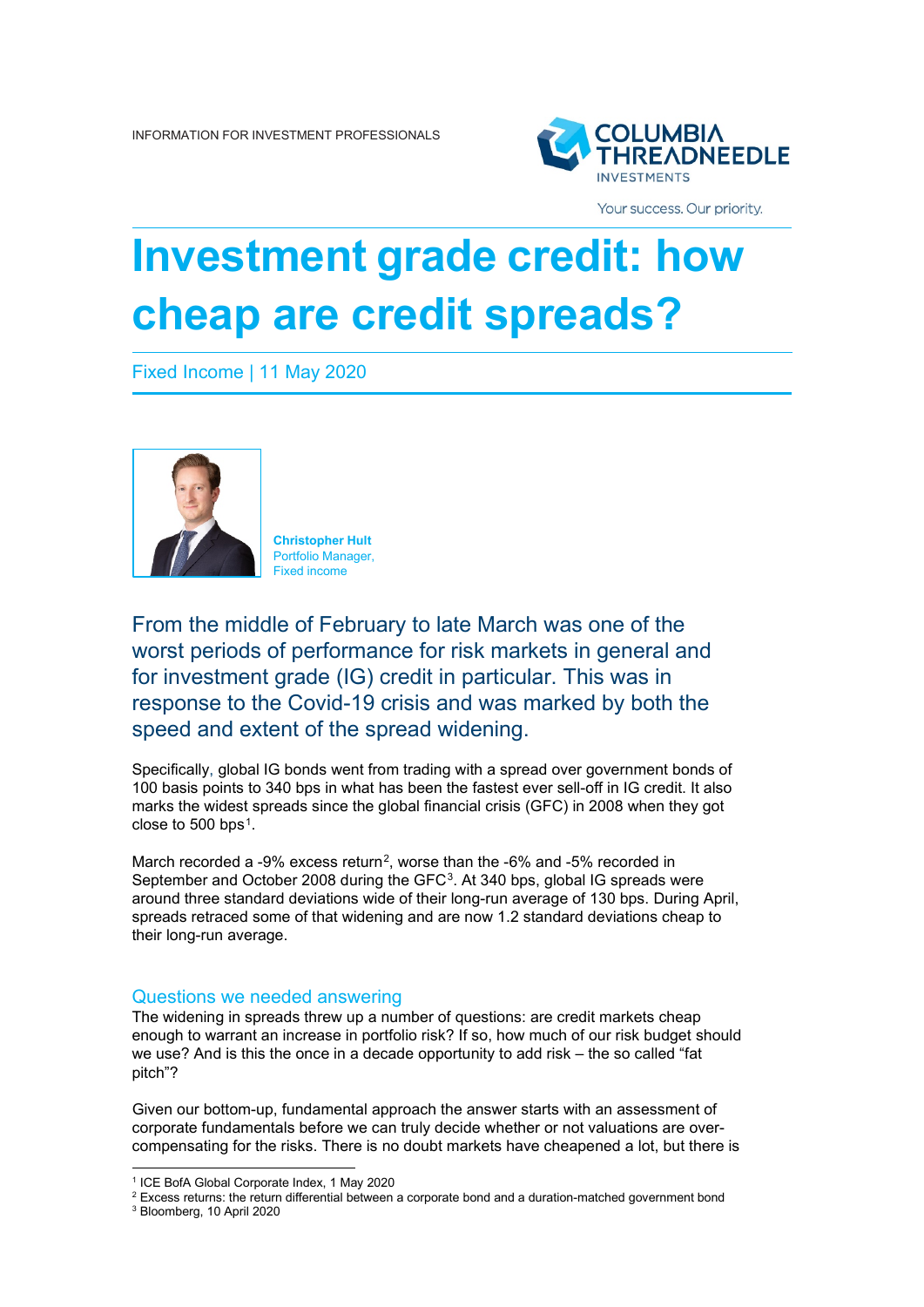also no doubt that we face an unprecedented situation where entire sectors are shut down, populations are quarantined and unemployment is hugely impacted. For example, the non-farm payroll number released last week showed that nearly all the job creation we have witnessed in the US since 2009 has been undone, losing about 21 million jobs in two months.

# The response to the crisis

As we started 2020 our assessment of the credit cycle was "cautious". This was driven by the increasing focus on shareholder returns, elevated leverage, tightening financial conditions (although Europe was the exception with ECB-driven quantitative easing), and valuations were only close, if not below, their long-run average.

Today the world looks very different. Central banks and governments have thrown out the rule book and embarked on game-changing programmes to prevent defaults. Central bank facilities are providing near-unlimited liquidity to the financial system, while unprecedented fiscal support has been rolled out for both corporates and households to prevent economic meltdown and allow for the economy to recover from this pandemic shock. This is significant. As such we have upgraded our assessment of the technical backdrop to "supportive".

# Negative economic background, worsening corporate health

Our assessment of the economic outlook, however, has been downgraded to "negative". We think a significant global recession is inevitable. Initial PMI (business sentiment) data alongside labour data in the US look particularly alarming, and Q1 earnings are highlighting the abrupt fall in revenues across the economy. Our base case is for a "Ushaped" recovery where it takes around 10 quarters to return to 2019 growth levels after a deeply negative 2020.

On the corporate side, we were negative about fundamentals going into the year and that assessment has now worsened. At the outset, leverage was elevated and we were concerned corporate balance sheets would be weakened by an eventual economic shock. Central bank and government responses to provide liquidity and support to the economy have been unprecedented, but the fact that the support is in the form of loans means that most corporates are taking on even more debt at a time when their revenues have dropped significantly.

As a result we are likely to see leverage increase across our market. Admittedly interest rates are low so serviceability of this debt is manageable, but the fact remains that corporates with already elevated leverage are having to borrow even more to shore up their balance sheets to weather the storm and avoid bankruptcy. The measures are designed to prevent an avalanche of defaults, which is positive, but we believe it is likely that the quality of corporate balance sheets will be significantly weakened. The IG market has been an A-rated universe, but it is becoming our base case that the overall quality of this universe is likely to migrate towards a BBB-rated universe. Indeed, we have already seen downgrades from rating agencies.

### Are you over-paid for the risks?

The global IG universe has on average been rated single-A since 2000 with net leverage of around 1.2x in the US and 2.3x in Europe. The BBB-rated names within that universe have on average had a net leverage around 2x in the US and 2.6x in Europe. When we aggregate our analysts' bottom-up expectations in our downside Covid-19 scenario, we see net leverage rising from 1.7x to 2.2x in US IG and higher in Euro IG.